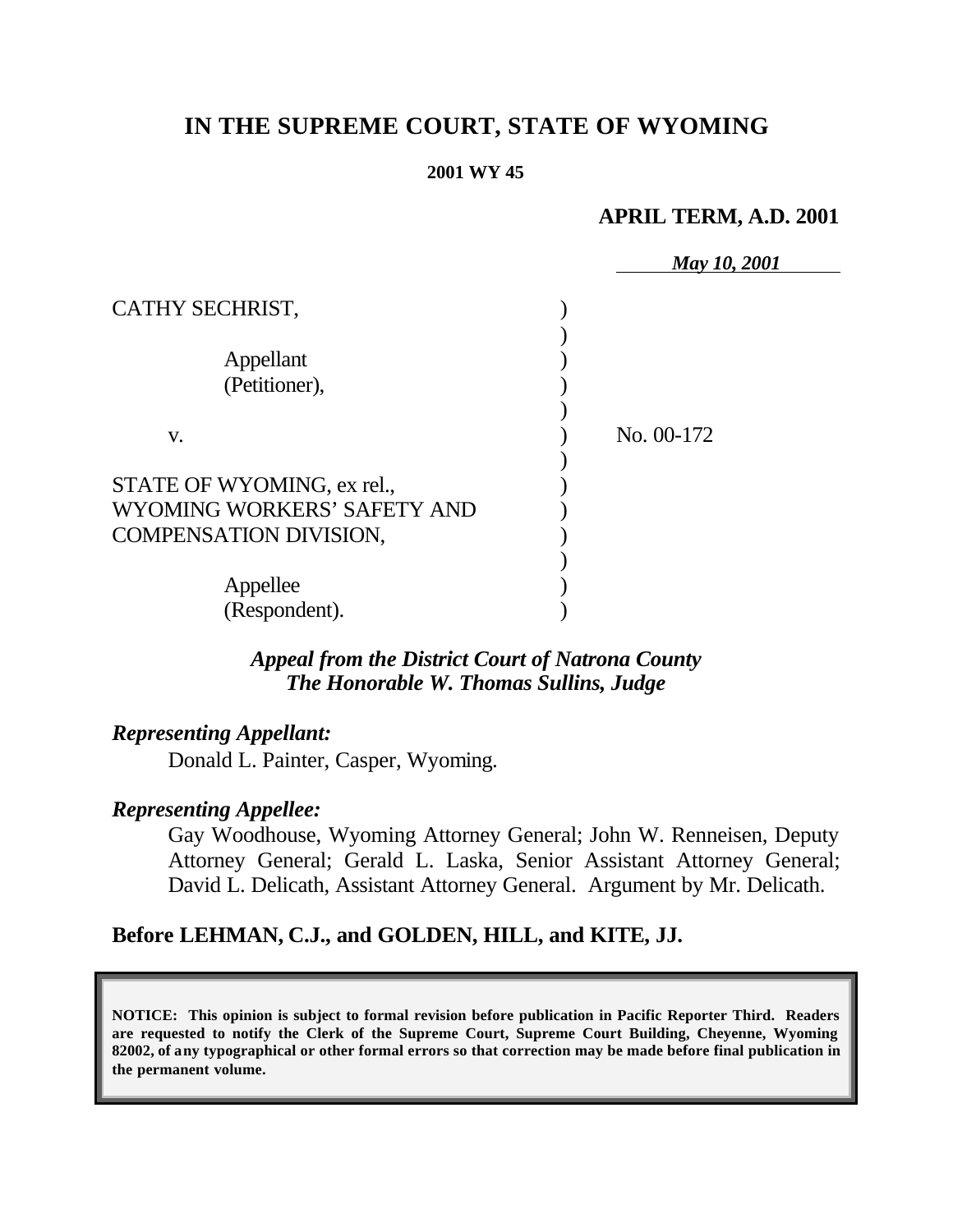#### **GOLDEN**, Justice.

[¶1] This appeal presents the sole issue of whether benefits should be denied to a claimant who proves that her depression is caused by a compensable physical injury as required by statute, but fails to have her diagnosing, licensed psychologist state aloud that the diagnosis is based upon the criteria of the most recent edition of the diagnostic and statistical manual of mental disorders (DSM-IV) published by the American Psychiatric Association. We hold that statements in the psychologist's evaluation, which is an exhibit in the record, satisfy the statute. We reverse the district court's order affirming the denial of benefits and remand for entry of an order granting benefits.

#### **ISSUES**

[¶2] Appellant Cathy Sechrist presents this issue for our review:

1. Whether the Hearing Examiner erred in not affording the parties and their counsel an opportunity to address the ground upon which the case was decided.

Appellee Workers' Safety and Compensation Division (Division) restates the issues as:

1. Did the hearing examiner err in denying the appellant's claim for failure to establish every element of her claim by a preponderance of the evidence?

2. Did the hearing examiner err in denying the appellant's motion for reconsideration?

### **FACTS**

[¶3] Cathy Sechrist sustained a compensable arm injury in the course of her employment on September 18, 1995. She was given a nine percent whole body impairment and received a permanent partial disability award. On October 6, 1998, the Division denied a claim for medical treatment of her abdomen and depression, stating that neither were related to the original work injury. Sechrist requested a contested case hearing. In its disclosure statement, the Division specified that it was contesting that the depression was related to the original work injury and that the "injuries do not meet the definition of 'injury' as set forth in W.S. § 27-14-102(a)(xi)." By deposition, Sechrist's treating general practitioner, Dr. Swedberg, eliminated any causation between other physical injuries and the 1995 physical injury, and the hearing examiner determined that the only issue left to be resolved was the causal relationship between her 1995 physical injury and her depression.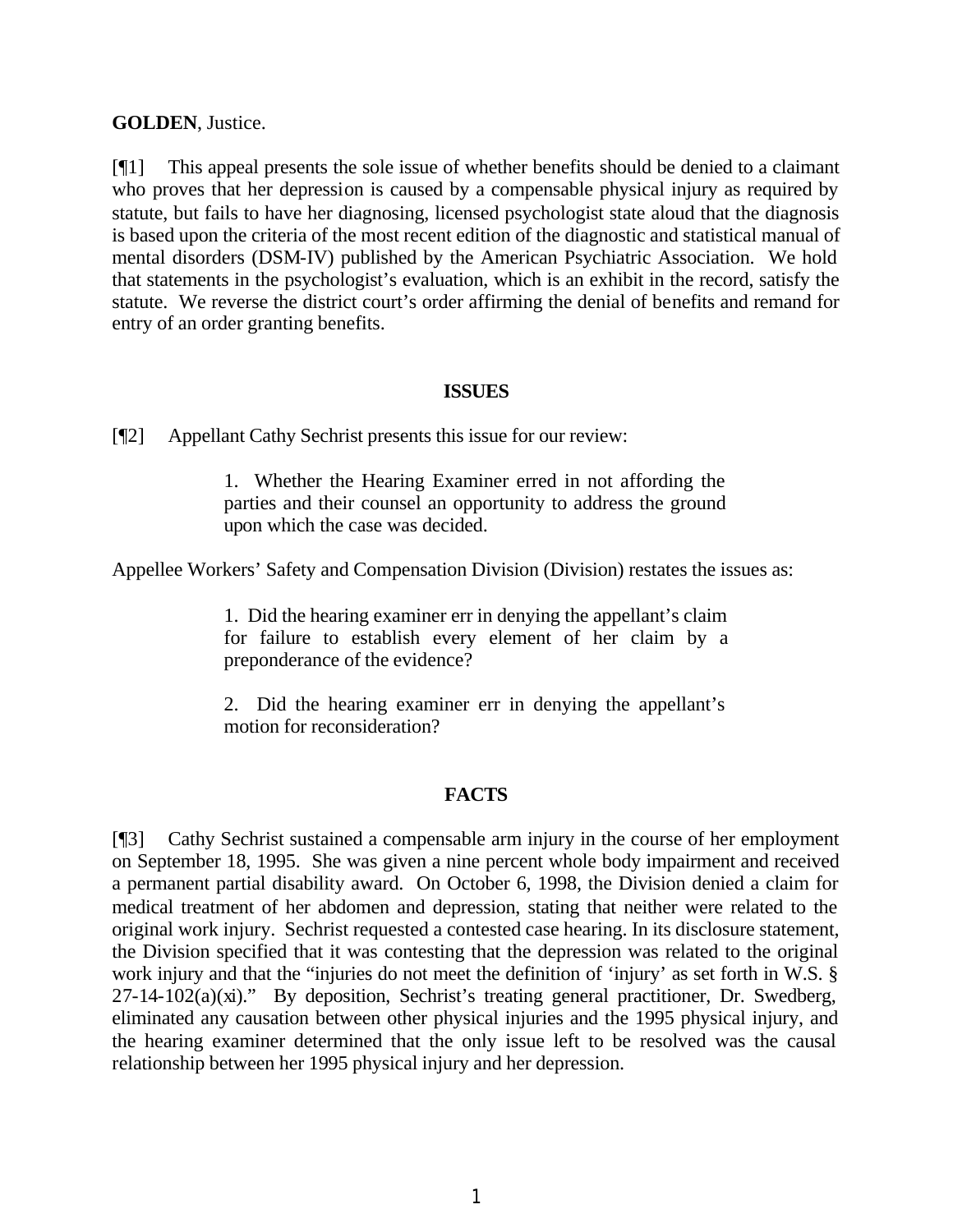[¶4] Dr. Swedberg and Sechrist's licensed treating psychologist, Jacques Herter, Ph.D., both testified by deposition that each had diagnosed her with depression. Dr. Swedberg had treated her for it with antidepressants since November of 1995. Dr. Herter first saw Sechrist in May of 1996, for stress and anxiety related to chronic pain, and at that time, did not make a depression diagnosis. In 1997, Sechrist was evaluated by Dr. Herter to see if she qualified for Social Security disability based on psychological and physical problems. To perform a mental status evaluation, Dr. Herter administered two psychological tests, the Beck Depression and Hopelessness Inventory, and a mental status evaluation. Based on those tests, Dr. Herter diagnosed her with major depression and recommended that she be placed under psychiatric and psychotherapy care and antidepressants continued. When asked to explain what factors comprise the diagnosis of major depression, Dr. Herter detailed those factors and testified that Sechrist satisfied all of the requirements. The exhibits attached to Dr. Herter's deposition included the 1997 psychological evaluation performed for Social Security. That report's diagnostic impression identified the DSM-IV.

[¶5] The hearing examiner issued an order denying benefits. In the findings of fact for depression, the hearing examiner noted that Sechrist had the burden of proving her depression meets the definition of injury provided in Wyo. Stat. Ann.  $\S 27-14-102(a)(xi)(J)$ (Lexis 1999):

(xi) "Injury" does not include:

\* \* \*

(J) Any mental injury unless it is caused by a compensable physical injury, it occurs subsequent to or simultaneously with, the physical injury and it is established by clear and convincing evidence, which shall include a diagnosis by a licensed psychiatrist or licensed clinical psychologist meeting criteria established in the most recent edition of the diagnostic and statistical manual of mental disorders published by the American Psychiatric Association. In no event shall benefits for a compensable mental injury be paid for more than six (6) months after an injured employee's physical injury has healed to the point that it is not reasonably expected to substantially improve.

The hearing examiner's findings of fact stated:

5. Dr. Swedberg testified in his deposition that depression magnifies the pain syndrome and was related to the initial injury. Exhibit 1, p. 13, line 16 and p. 20 lines 4 and 18.

6. Dr. Jacques P. Herter testified in his deposition that he diagnosed Sechrist with major depression which was caused by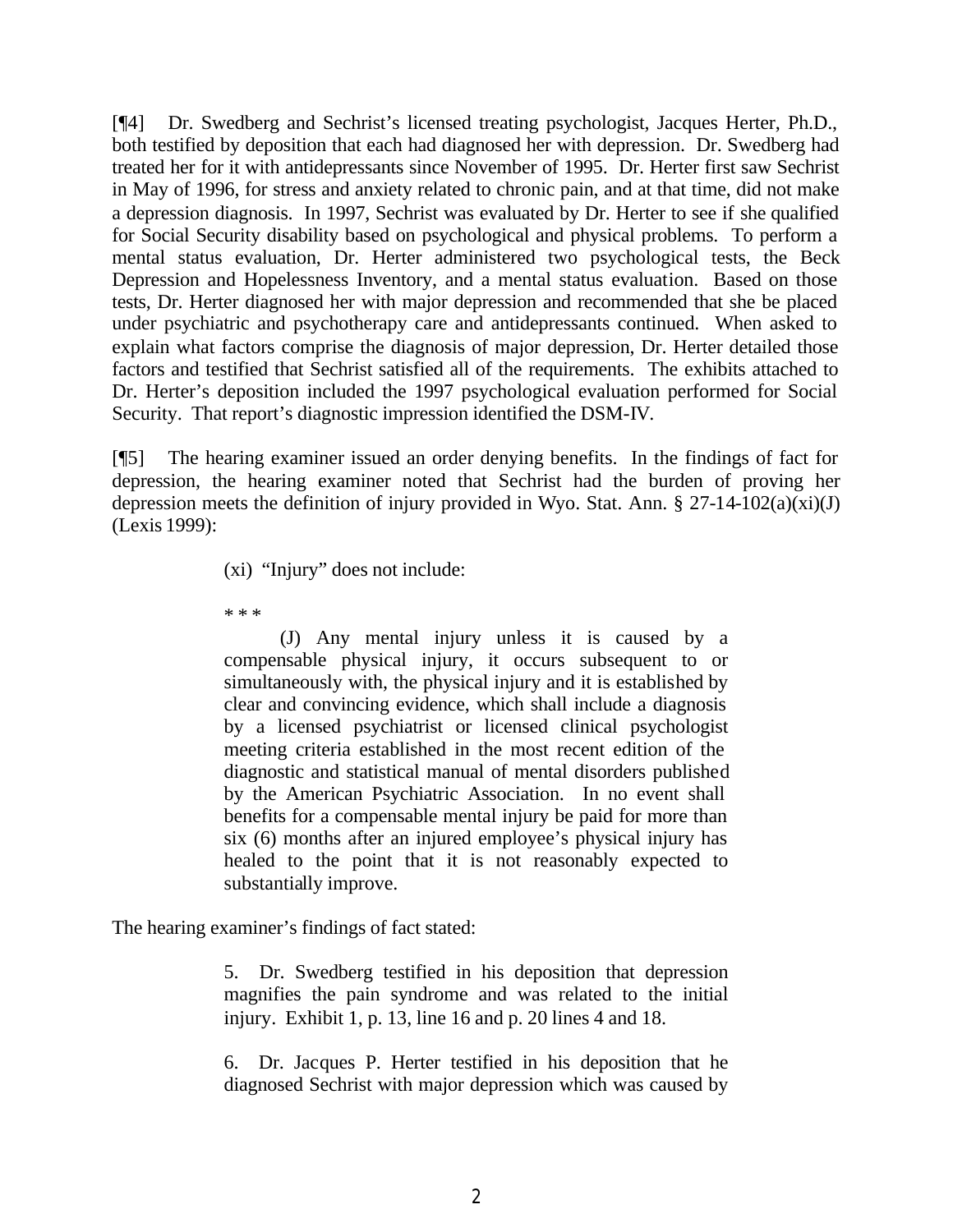the persistence of pain in her elbow. Exhibit 2 p. 13 lines 9 and 20.

7. Dr. Herter performed psychological evaluations of Sechrist on May 19, 1996 and June 25, 1997. Dr. Herter indicated in the 1997 evaluation that Sechrist is currently experiencing Major Depression and a Pain Disorder. She has a high level of depression on the Beck Depression inventory. Exhibit 2 Deposition Exhibit 2.

8. Sechrist has established by a preponderance of the evidence that depression is caused by her compensable physical injury, however she has failed to provide evidence that the diagnosis made by licensed psychiatrist or licensed clinical psychologist meets the criteria established in the most recent edition of the diagnostic and statistical manual of mental disorders published by the American Psychiatric Association.

[¶6] Benefits were denied because the hearing examiner determined that Sechrist had not provided evidence that the diagnosis met the criteria of the manual for which the most recent edition is commonly referred to as the DSM-IV. Sechrist requested a reconsideration and offered proof that Dr. Herter's diagnosis did meet the criteria established in the most recent edition of the manual, but the hearing examiner denied the motion on grounds that the evidence did not constitute newly discovered evidence. The district court affirmed these denials, and this appeal followed.

#### **DISCUSSION**

#### *Standard of Review*

[¶7] Judicial review of agency action is governed by Wyo. Stat. Ann. § 16-3-114(c) (LEXIS 1999):

> To the extent necessary to make a decision and when presented, the reviewing court shall decide all relevant questions of law, interpret constitutional and statutory provisions, and determine the meaning or applicability of the terms of an agency action. In making the following determinations, the court shall review the whole record or those parts of it cited by a party and due account shall be taken of the rule of prejudicial error. The reviewing court shall:

\* \* \*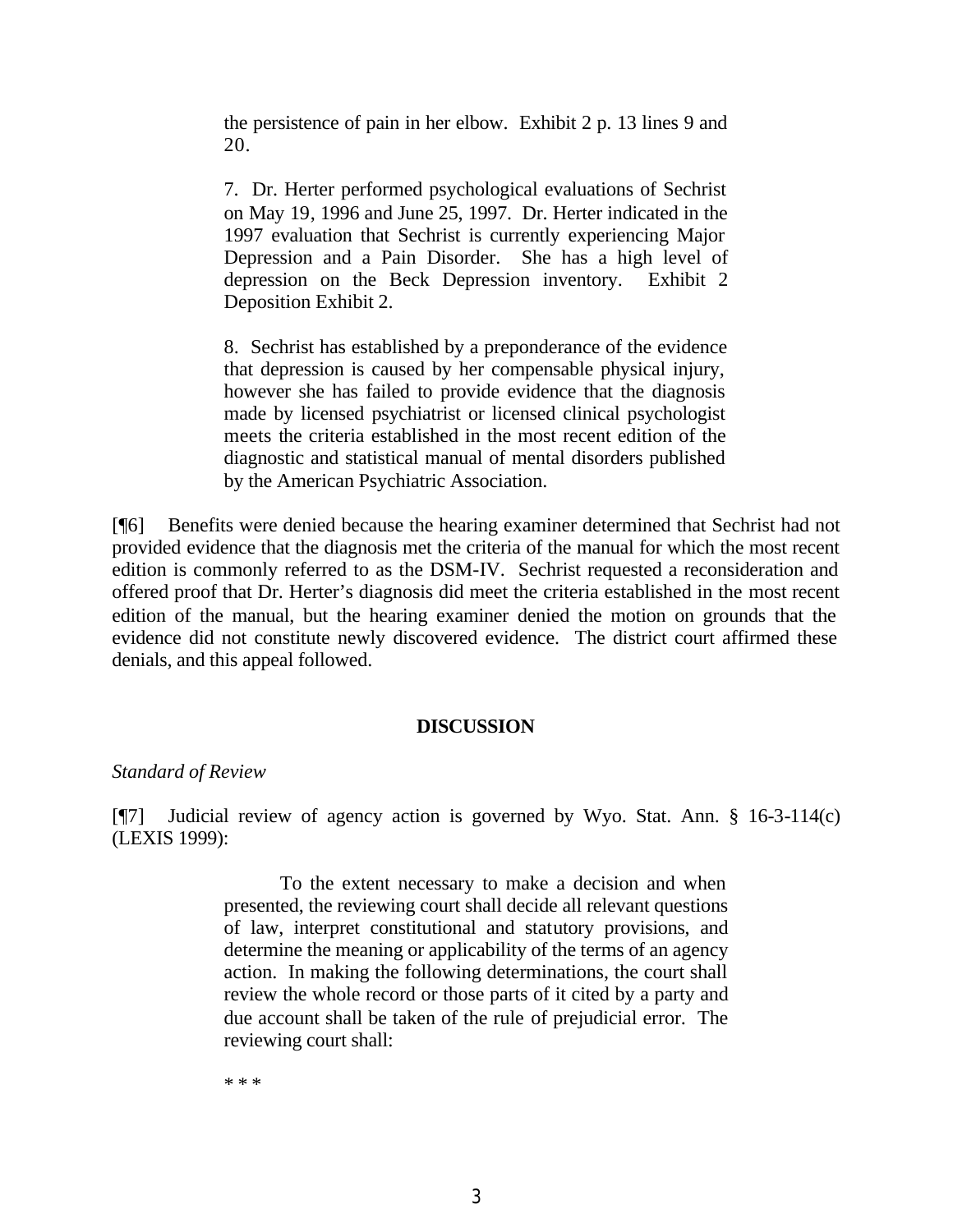(ii) Hold unlawful and set aside agency action, findings and conclusions found to be:

> (A) Arbitrary, capricious, an abuse of discretion or otherwise not in accordance with law;

\* \* \*

(E) Unsupported by substantial evidence in a case reviewed on the record of an agency hearing provided by statute.

*General Chemical Corp. v. Prasad*, 11 P.3d 344, 346 (Wyo. 2000).

[¶8] Sechrist contends that the sole issue at the hearing was whether the depression was causally related to the work-related injury and whether the hearing examiner improperly denied benefits on another issue. The Division contends that benefits were properly denied for failure to prove every element of the claim by a preponderance of the evidence. We find that the issue on appeal is the proper interpretation of Wyo. Stat. Ann.  $\S 27$ -14-102(a)(xi)(J), first enacted in 1994.

[¶9] Before this provision's enactment, a worker could recover for mental injuries developing gradually without an accompanying physical injury. *In Re Summers,* 987 P.2d 153, 155 (Wyo. 1999) (citing *Graves v. Utah Power & Light Co*., 713 P.2d 187, 193 (Wyo. 1986)). This provision now excludes from coverage "[a]ny mental injury unless it is caused by a compensable physical injury, it occurs subsequent to or simultaneously with, the physical injury \* \* \*." Wyo. Stat. Ann. § 27-14-102(a)(xi)(J) (Lexis 1999). *Summers,* 987 P.2d at 155.After the provision's enactment, we denied an equal protection challenge in *Frantz v. Campbell County Memorial Hosp.,* 932 P.2d 750, 754 (Wyo. 1997). Although we have considered the equal protection challenge, we have not otherwise interpreted this provision.

[¶10] Our well-established rules of statutory interpretation were recently summarized to be:

We decide initially whether the statute is clear or ambiguous. This Court makes that determination as a matter of law. If we determine that a statute is clear and unambiguous, we give effect to the plain language of the statute. In effectuating the plain language of the statute, we begin by making an inquiry respecting the ordinary and obvious meaning of the words employed according to their arrangement and connection. We construe the statute as a whole, giving effect to every word, clause, and sentence, and we construe together all parts of the statute *in pari materia*. If, on the other hand, we determine that